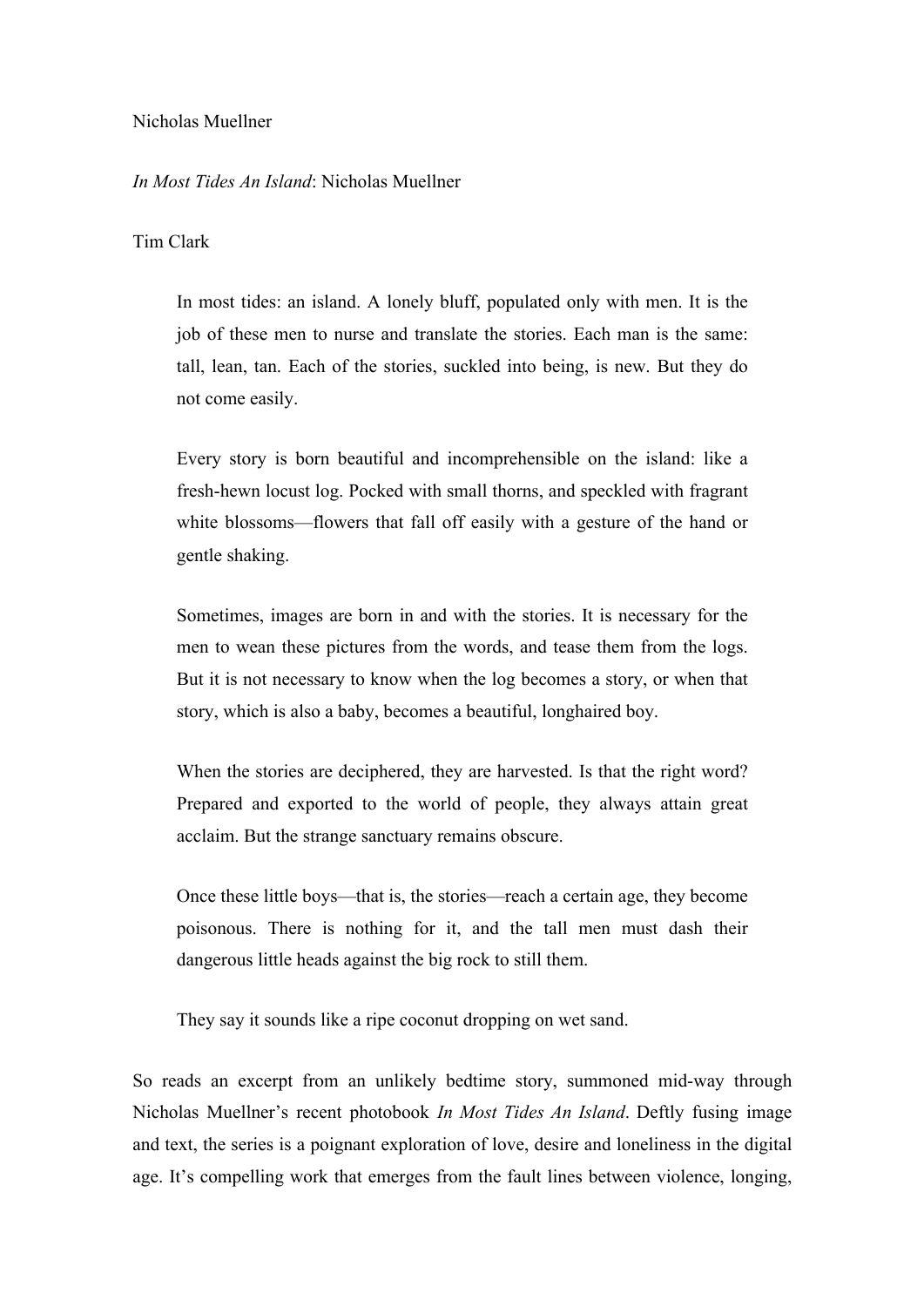solitude, resignation and hope, all the while meditating on the processes of poetically intertwining photography and literature, as well as their limits and possibilities.

Photographed in the Black Sea regions of Russia, Ukraine and Russian-occupied Crimea, and on the islands of Kronstadt, Russia and Little Corn in Nicaragua, the project has been guided by dual impulses: to bear witness to the real lives, stories and environments of closeted gay men in provincial Russia, longing for connection yet prevented from openly demonstrating their feelings, and the imagined tale of a solitary woman on a Caribbean island.

At once travelogue, document, autobiography and fictional construction, *In Most Tides An Island* resists any straightforward definition. Its parallel stories are structured into 12 chapters, over the course of which the viewer–reader is taken on a dizzying descent into the lonely, unintended consequences of our isolated yet hyper-connected lives.

The idea of the island as a complex and fitting metaphor runs throughout. Whether conjuring up notions of isolation where people seek refuge from society or invoked to speak to the experience of entrapment, it is the central protagonist in Muellner's arena. The tropical island in question is a seductive place, yet lurking behind its surfaces is a chequered past, one tied to histories of colonial oppression and rule, having served as a slave plantation. It has also functioned as a sanctuary for their descendants, a place for pirates to hide out, a prison for Nicaraguan political prisoners, as well as a hippy paradise. Muellner also sees the island as the individual, safe behind a laptop screen.

Ice is another enduring subject of a number of what we might interpret as 'diaristic' photographs, which Muellner depicts in various abstracted states or at a disorientating scale, accompanied by his meditations in writing.

What lies within Lake Ladoga's ice? I cannot know. But it feels like the idea of other consciousness, crystallised, impenetrable, its insular presence glimpsed but never known. The ice feels like Russia, in which the isolated seizure of the other is always on display, and rarely penetrated; a constant pageant of internalisation, the grand parade of icebergs.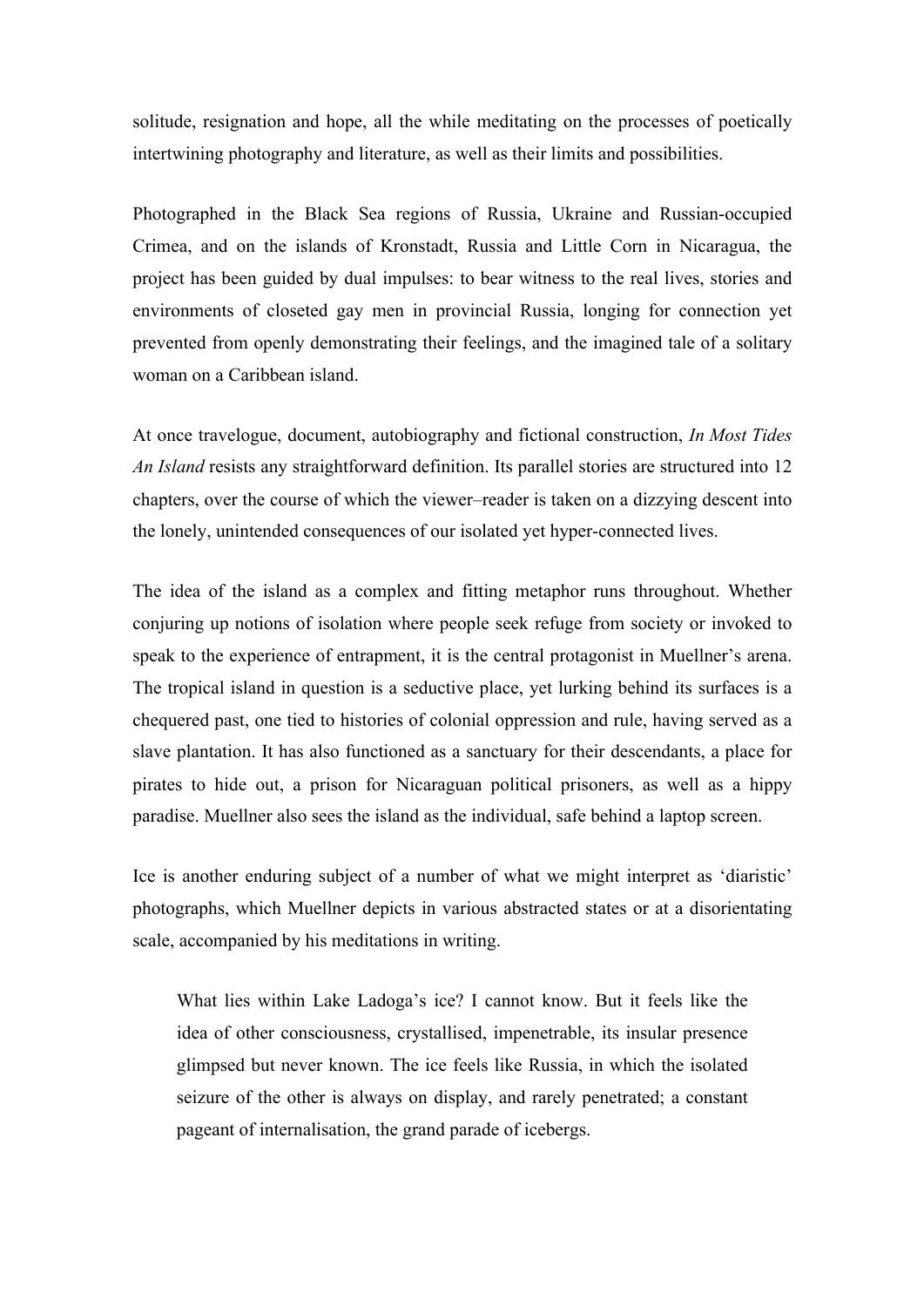Later in the same chapter, Muellner refers to ice as 'not a friend, but a thread of solitude through the labyrinth of childhood', recalling walking home from the bus, along an icy canal at dusk where, in a measure of his solitude and absorption, he would kick a little block of ice all the way to school, without ever breaking his stride to make contact. It is this layering of political and personal narratives drawn together by the voice of the wandering narrator and subtle visual connections based on form and content and symbol between vastly different continents that are the work's lynchpin. Furthermore, woven into this fabric is an alluring mix of photographic expression. On one level, luscious black and white imagery of sun-drenched island views teeter on the threshold of visibility, building an atmosphere or what Muellner calls a 'tropical gothic' mood. Elsewhere, straight colour photography of people and places in Russia operate in a more documentary storytelling vein and reveal Muellner's inner journalist. But in the visual editing it's the additional appropriated chat room images culled from the digital sphere that emerge to add another level to the divergent stories. Pictured with either their backs to the camera or faces obscured, and seen often gazing longingly out to sea or at other vanishing points, these lone individuals cut solitary figures.

Such a range of visual vocabularies and promiscuous use of the medium overturns traditional genres to the extent that landscape almost becomes portraiture, and portraits are metaphors, and metaphors are dead ends. Photography's capabilities for emotional realism are thus called into question, and so too are the transitory spaces between images, which, alongside his photographs, both informative and allegorical, asks us to consider the domination of photography by language: in memory, association and interpolation. Flourishes of words and images jostle for attention, one often standing in for the other, since the communicative power of an image often expresses that which cannot be articulated in words, while on occasion the two appear simultaneously across page spreads, collapsing any hierarchy of the disciplines. This co-occurrence, side by side, of the two forms of expression creates a strange sort of double vision.

Unsurprisingly, Muellner has solidified a reputation for his brand of hybrid photographic literature, an art practice that explores clever combinations of image and words, as exemplified in his critically acclaimed books *The Amnesia Pavilions* (2011) and *The Photograph Commands Indifference* (2009). Equally integral to establishing a narrative, in his hands the pictorial and the textual are a means to move between the